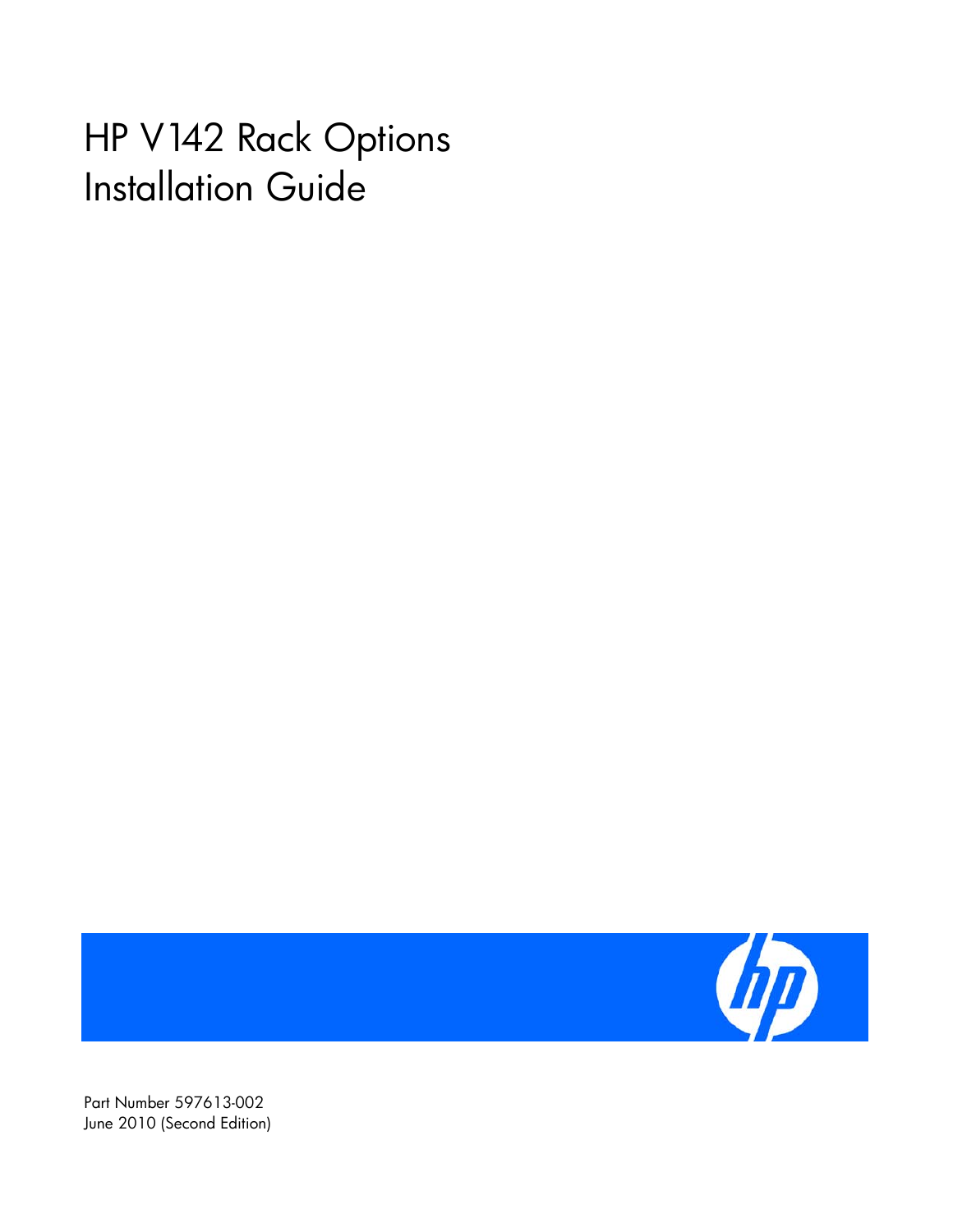© Copyright 2010 Hewlett-Packard Development Company, L.P.

The information contained herein is subject to change without notice. The only warranties for HP products and services are set forth in the express warranty statements accompanying such products and services. Nothing herein should be construed as constituting an additional warranty. HP shall not be liable for technical or editorial errors or omissions contained herein.

#### Intended audience

This document is for the person who installs racks and rack products. This procedure is performed only by trained personnel. HP assumes you are qualified in performing installations and trained in recognizing hazards in rack products.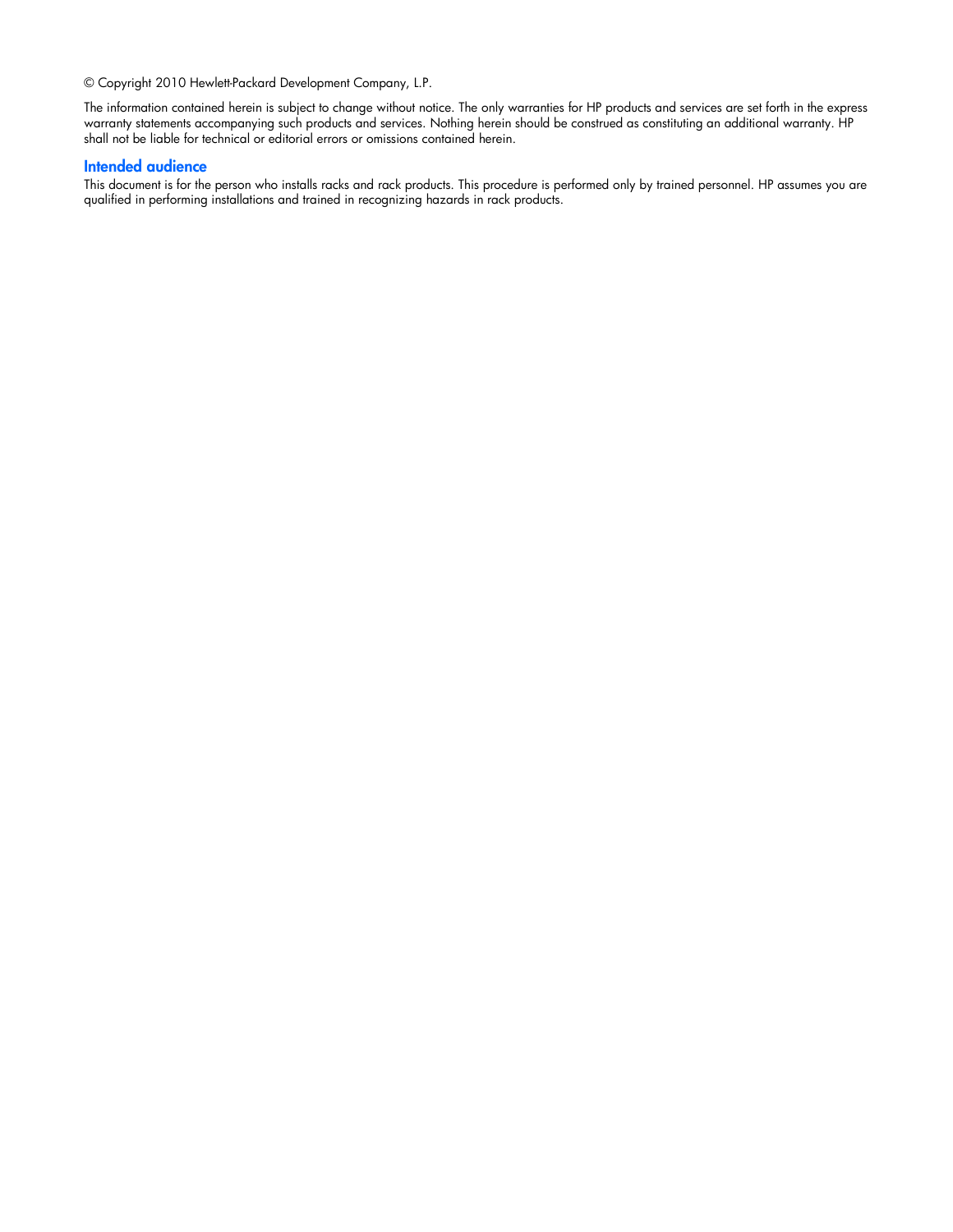# Contents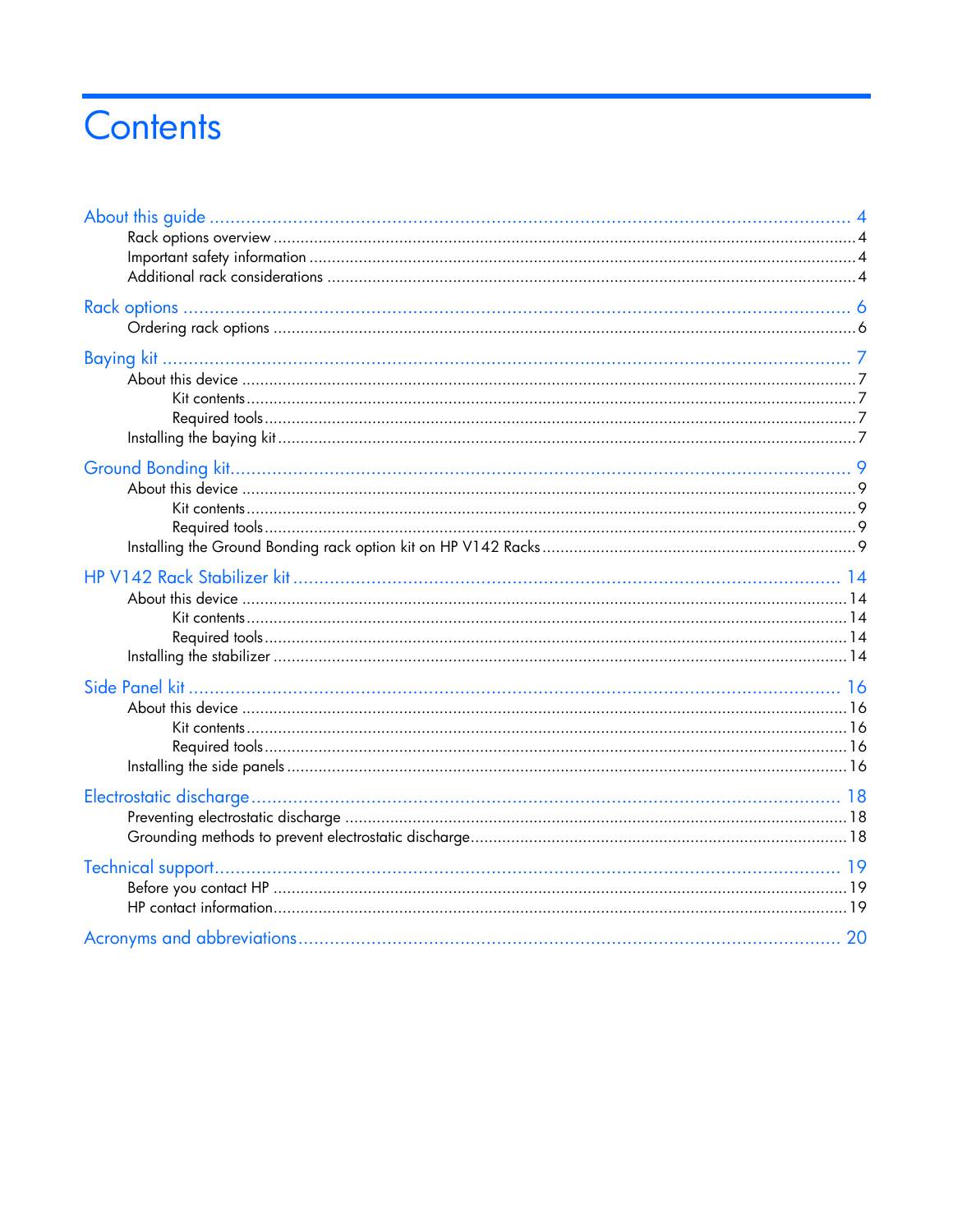# <span id="page-3-0"></span>About this guide

### Rack options overview

This installation guide includes the instructions for installing rack option kits that are compatible with the HP V142 Rack.

For more information, see the *HP V142 Rack User Guide* on the HP website [\(http://www.hp.com/go/rackandpower\)](http://www.hp.com/go/rackandpower).

## Important safety information

WARNING: To reduce the risk of personal injury or damage to the equipment, be sure that: ⚠

- The rear leveling feet are extended to the floor.
- The full weight of the rack rests on the rear leveling feet and front stabilizer feet.
- WARNING: To reduce the risk of personal injury or damage to the rack and equipment, the A racks must be positioned and secured together according to these instructions. Failure to do so could result in an unstable installation.
- ∧

WARNING: Components can be very heavy. To reduce the risk of personal injury or damage to the equipment:

- Remove all pluggable power supplies and modules to reduce the weight of the product before lifting it.
- Observe local occupational health and safety requirements and guidelines for manual material handling.
- Get help to lift and stabilize the product during installation or removal, especially when the product is not fastened to the rails. When the component weighs more than 22.5 kg (50 lb), at least two people must lift the component into the rack together. If the component is loaded into the rack above chest level, a third person must assist in aligning the rails while the other two support the component.
- Use caution when installing the component in or removing the component from the rack; it is unstable when not fastened to the rails.

# Additional rack considerations

- Power—If a UPS is installed, do not exceed the output rating. Be sure to review the installation instructions provided with each component for important cautions and warnings.
- PDUs—Before installing other components, install the PDUs.
- Height—The height of the rack and of rack-mountable components is measured in U increments, where  $U = 4.5$  cm (1.75 in). When you are configuring your rack installation, remember that the total U measurement of the components you want to install cannot exceed the stated U height of the rack.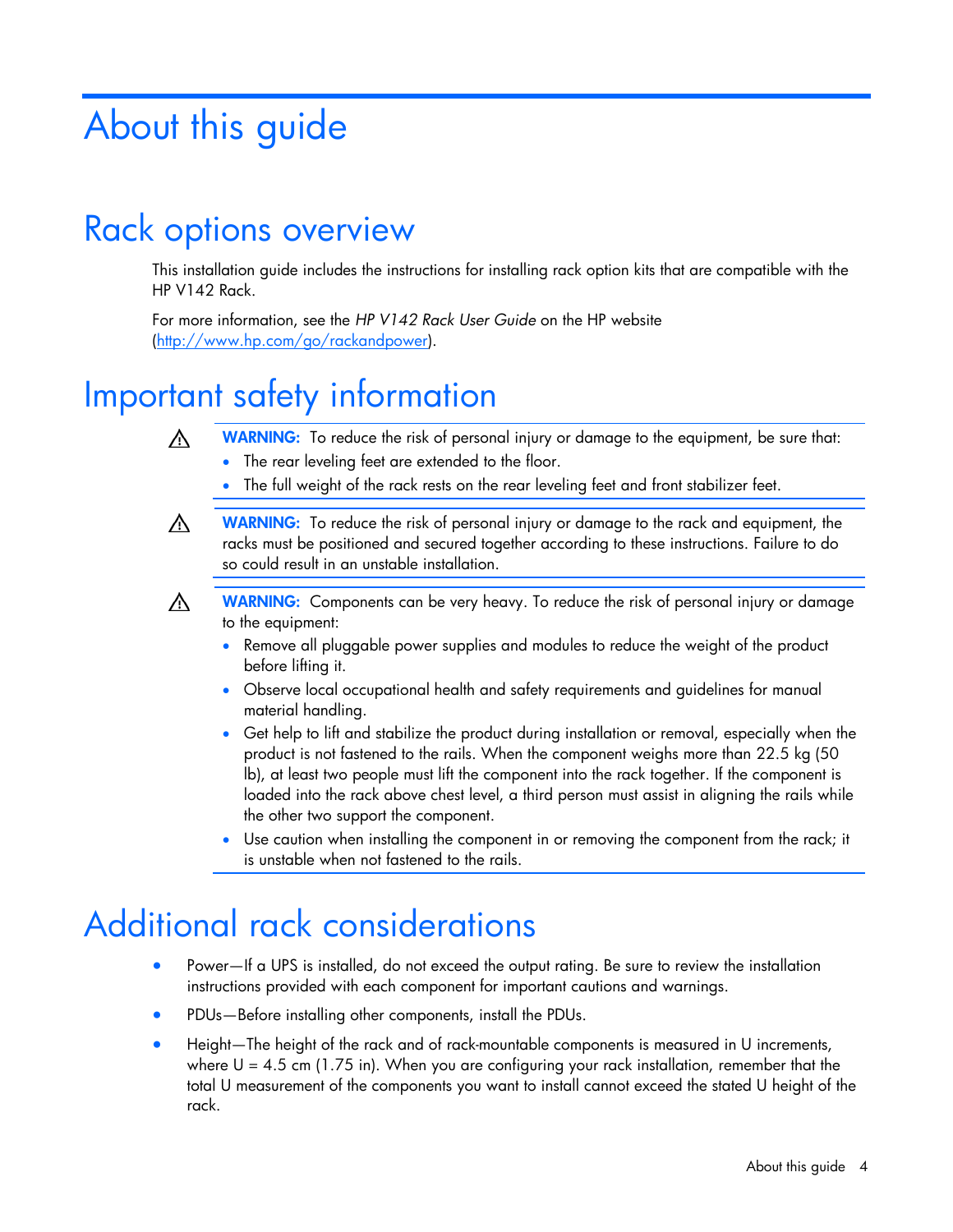- Keyboard—The rack keyboard requires installation of a 1U keyboard drawer rack option kit.
- Monitor—The monitor requires installation of a monitor/utility shelf rack option kit unless you are using a rack-mountable flat-panel monitor.
- Server console switch—If a console switch is configured, use the CPU-to-console switch cable included with the server. The standard distance between the console switch and the keyboard, monitor, and mouse can vary by 3-, 7-, 12-, 20-, and 40-ft lengths.

NOTE: National electrical regulations governing the installation of building wiring require that an appropriate cable, meeting fire-safety standards, must be used any time cabling is routed:

- Through an overhead drop-ceiling
- Under raised flooring
- From room to room
- From floor to floor

Be sure that the cable jacket or sleeving is made of material that does not burn easily and does not exude toxic fumes when exposed to heat. Be sure that the cable you have selected is appropriate for your installation site. If you require a U.S. plenum-rated (CL2P) cable, contact your local HP authorized reseller to obtain any of the following options:

- 149363-B21-20-foot plenum cable
- 149364-B21-40-foot plenum cable
- Rack baying option kits—The number of baying kits needed to join a series of racks is one less than the number of racks in the suite. Each baying kit supplies parts to bay two cabinets on 600 mm (24 in) center line spacing.
- Side panels—Only one set of side panels is required for each row of bayed racks.
- Stabilizer kit-A stabilizer kit is either required or recommended, depending on your rack configuration.
	- o Rack rows with four or more bayed together racks do not need a stabilizer installed.
	- o Single racks or bays of less than four connected racks, must have a stabilizer installed.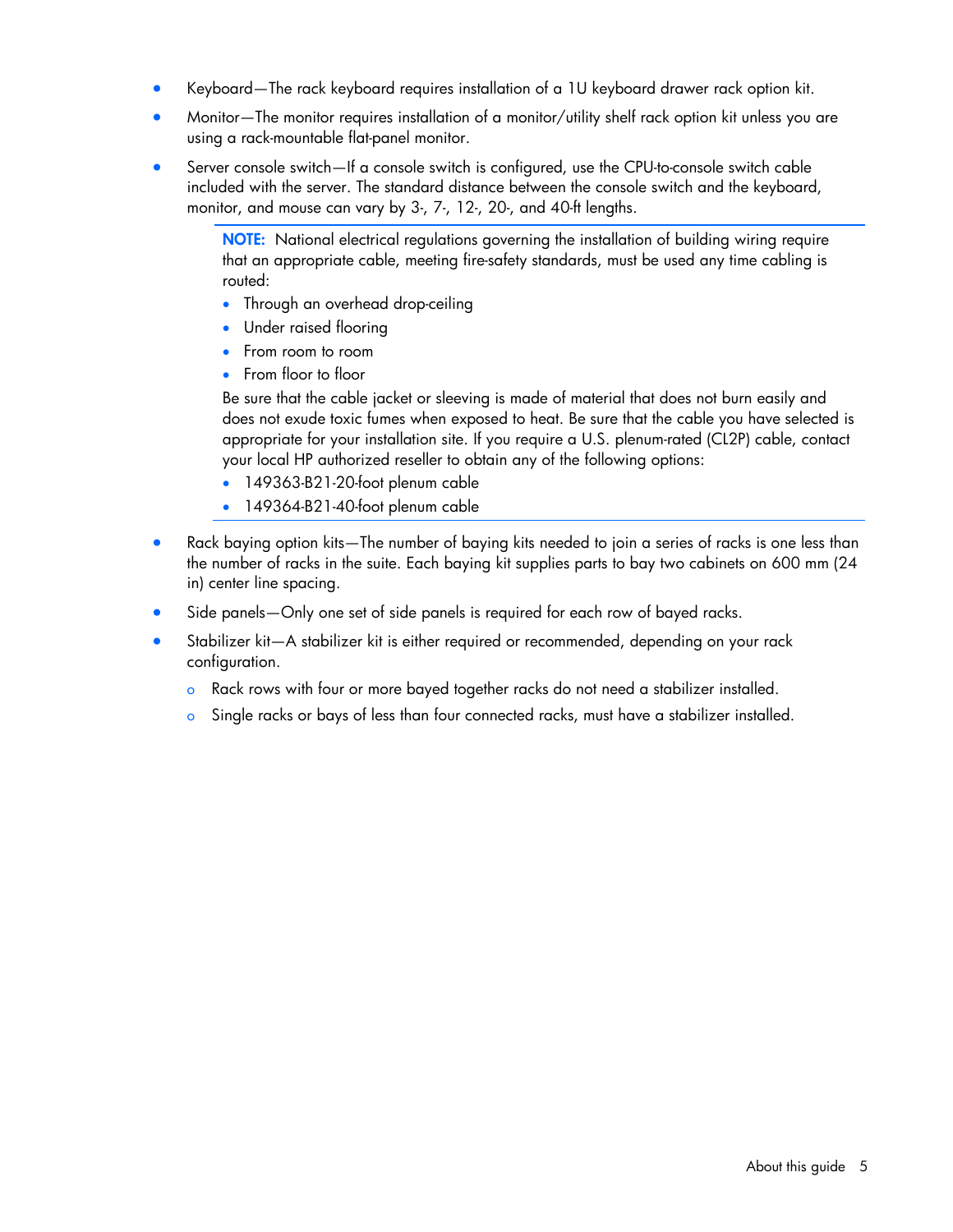# <span id="page-5-0"></span>Rack options

# Ordering rack options

HP provides several rack option kits to complement or complete your rack solution. The following table lists a sample of the available rack option kits.

For information about ordering rack option kits, see the HP website [\(http://www.hp.com/go/rackandpower\)](http://www.hp.com/go/rackandpower), or contact your nearest HP authorized reseller.

| <b>Rack option</b>                                  | <b>Description</b>                                                    |
|-----------------------------------------------------|-----------------------------------------------------------------------|
| HP V142 Rack<br>Side panel rack<br>option kit       | Encloses the sides of a rack                                          |
| HP V142 Rack<br>Stabilizer rack<br>option kit       | Increases the stability of free-standing racks                        |
| $HP V142$ Rack<br>Ground bonding<br>rack option kit | Reduces the level of electromagnetic emissions outside of the<br>rack |
| $HP V142$ Rack<br>Baying rack<br>option kit         | Joins multiple racks of the same series, height, and depth            |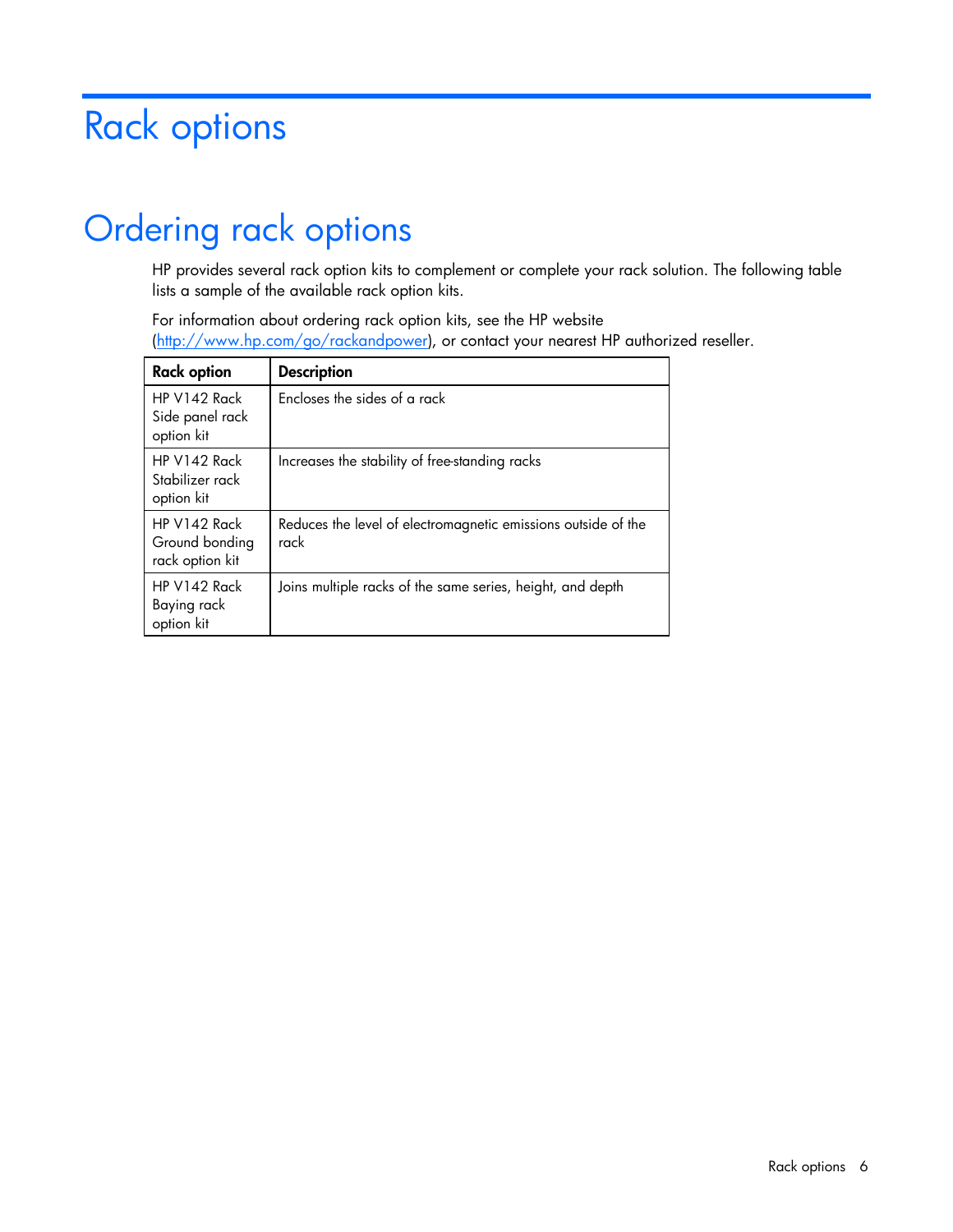# <span id="page-6-0"></span>Baying kit

# About this device

The HP V142 Rack Baying kit enables you to connect multiple racks of the same series, height, and depth.

#### Kit contents

| ltem                    | Quantity |
|-------------------------|----------|
| 24-inch baying brackets |          |
| 600-mm baying brackets  |          |
| M5 self tapping screws  | 10       |

Extra hardware might be included for your convenience.

### Required tools

• T-25 Torx driver

# Installing the baying kit

⚠ WARNING: To reduce the risk of personal injury or damage to the rack and equipment, the racks must be positioned and secured together according to these instructions. Failure to do so could result in an unstable installation.

NOTE: The appearance of the rack might vary depending on the model of the rack purchased.

- 1. Remove the side panels (if present between the racks).
- 2. Position the racks side by side, ensuring that the feet of the racks are on solid flooring (no cracks or openings).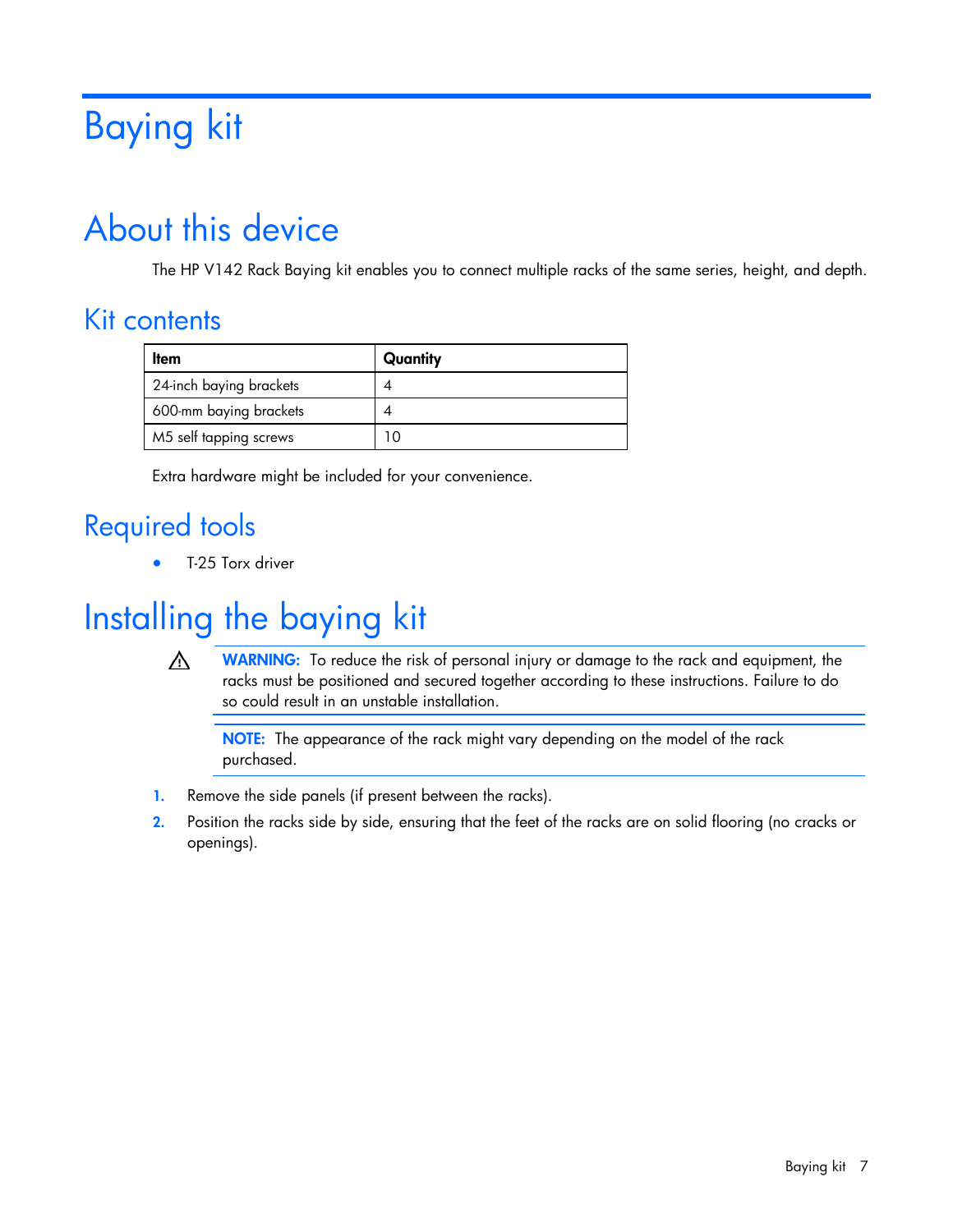3. Attach two baying brackets (either 24-inch or 600-mm depending on the floor layout) to the front and rear of each rack set using two screws in each bracket.



4. Bay any additional racks.



5. Attach side panels to each end of the bayed racks.

Installation is complete.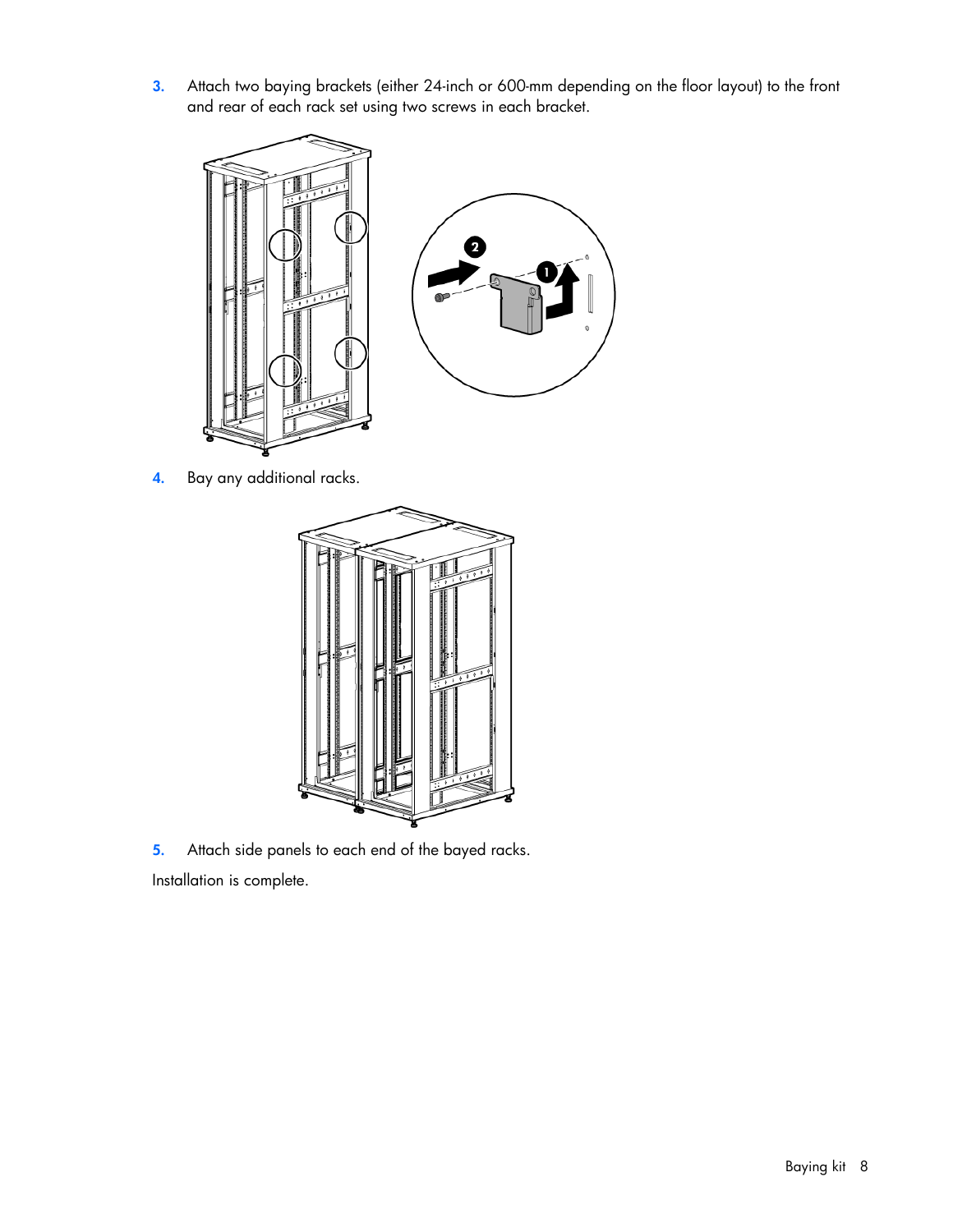# <span id="page-8-0"></span>Ground Bonding kit

## About this device

The HP V142 Rack Ground Bonding kit reduces the electromagnetic emissions outside the rack. These emissions are produced during normal operation of the electronic components within the rack. Typically, rack-mounted equipment must meet class A emissions levels, but you can reduce these levels even further. Use this kit to tie all the conductive structural components together with conductive cables, and then attach the kit to a ground bonding point on the AC power distribution device of the rack or the building ground.

#### Kit contents

| Item                             | Quantity |
|----------------------------------|----------|
| 15.24-cm (6-in) grounding straps | 10       |
| M6 ground washer                 |          |
| M6 ground nut                    |          |

This kit might contain extra hardware for your convenience.

### Required tools

- T-25 Torx driver
- M6-socket

# Installing the Ground Bonding rack option kit on HP V142 Racks

Attach the grounding straps to the following locations:

#### From the front rack frame to the front door

1. Place one end of the grounding strap over the grounding lug on the front rack frame.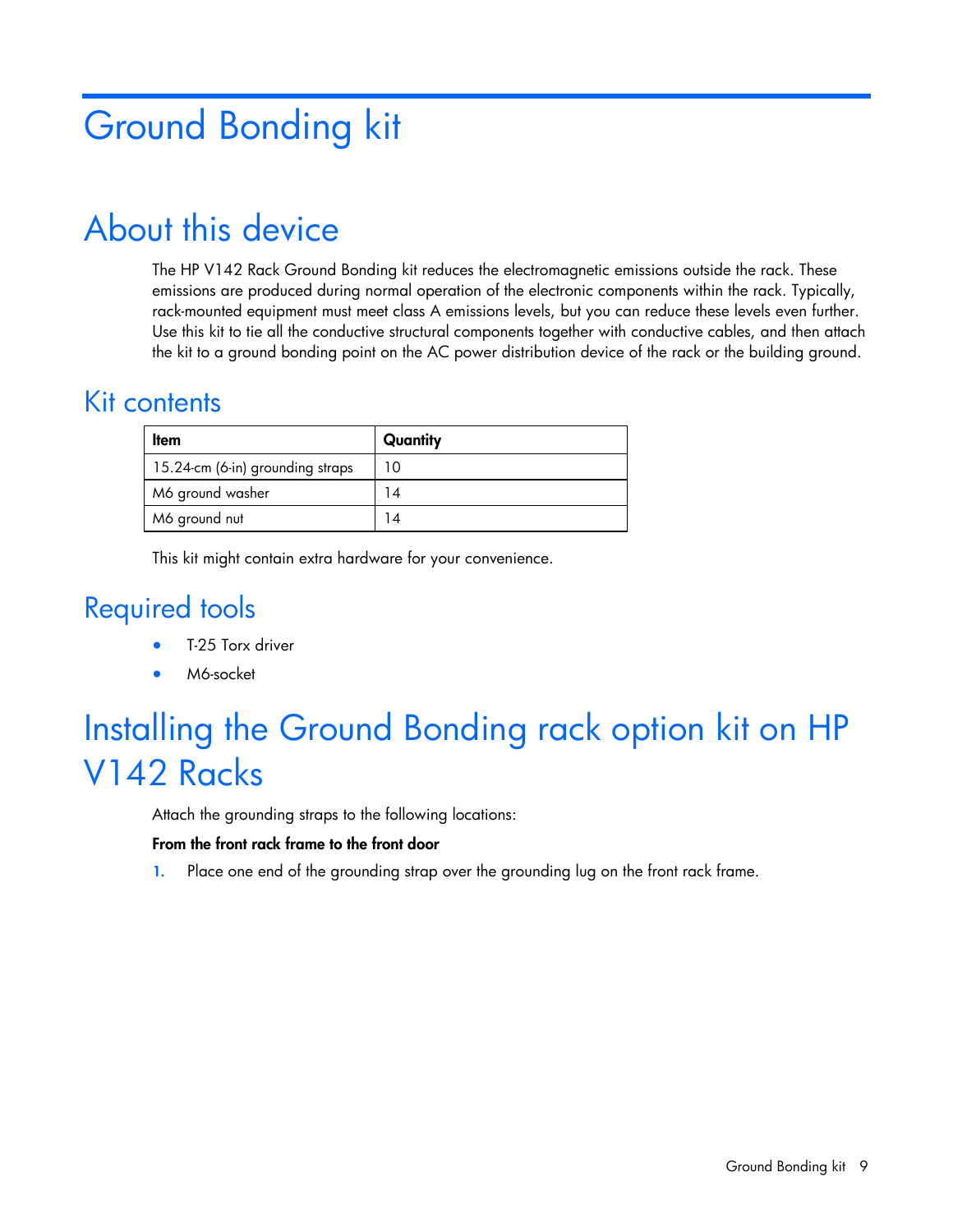2. Place an M6 ground washer and an M6 ground nut over the grounding lug on the rack frame, and then tighten the ground nut.



- 3. Place the other end of the same grounding strap over the grounding lug on the front door.
- 4. Place an M6 ground washer and an M6 ground nut over the grounding lug on the front door, and then tighten the ground nut.
- 5. Repeat steps 1 through 4 to attach a grounding strap from the rear rack frame to the rear door.

#### From the rear rack frame to the rack base

- 1. Place one end of the grounding strap over the grounding lug on the rack frame.
- 2. Place an M6 ground washer and an M6 ground nut over the grounding lug on the rear rack frame, and then tighten the ground nut.



- 3. Place the other end of the same grounding strap over the grounding lug on the rack base.
- 4. Place an M6 ground washer and an M6 ground nut over the grounding lug on the rack base, and then tighten the ground nut.

From the rear rack frame to the rack top: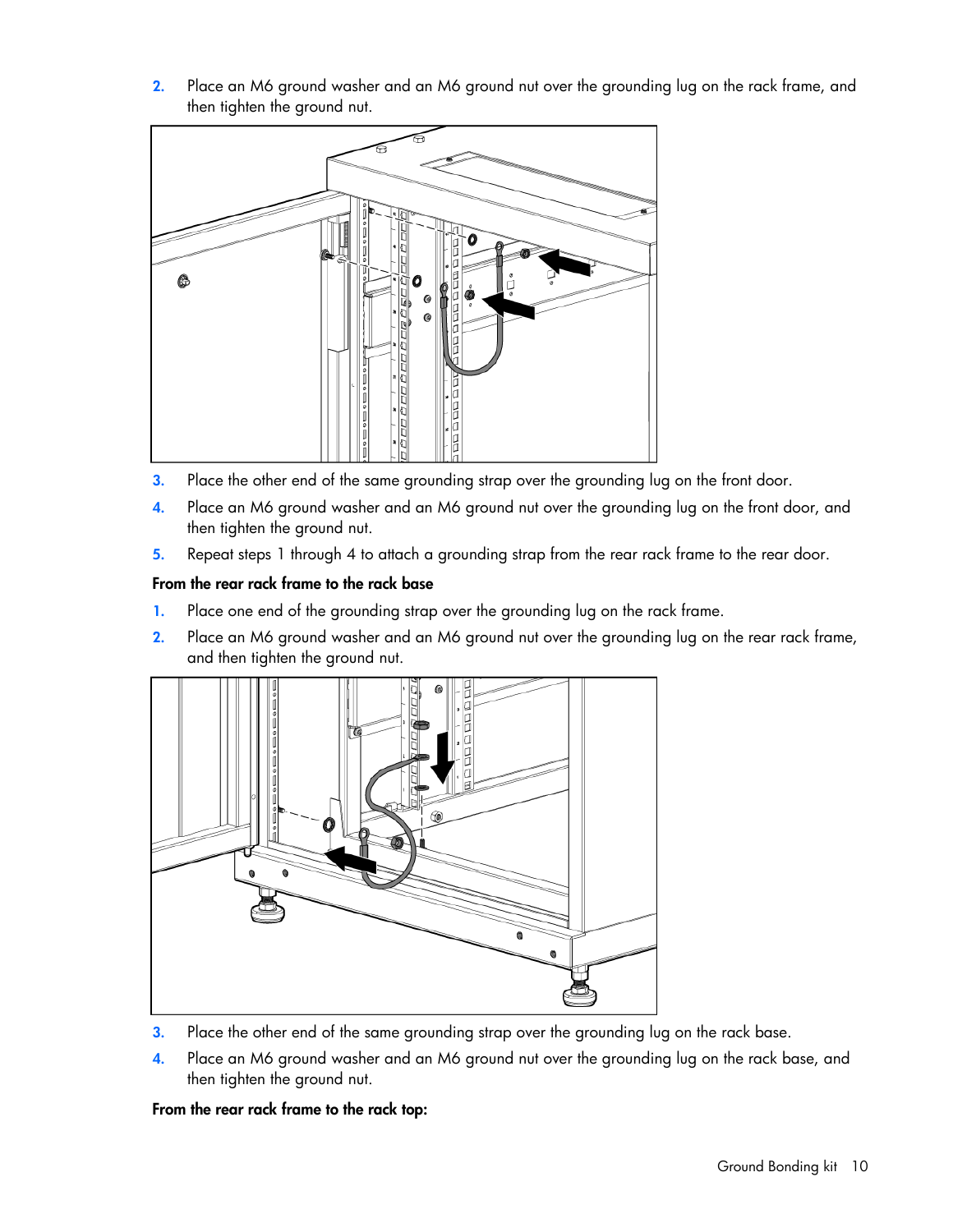- 1. Place one end of the grounding strap over the grounding lug on the rear rack frame.
- 2. Place an M6 ground washer and an M6 ground nut over the grounding lug on the rack frame, and then tighten the ground nut.



- 3. Place the other end of the same grounding strap over the grounding lug on the top of the rack.
- 4. Place an M6 ground washer and an M6 ground nut over the grounding lug on the top of the rack, and then tighten the ground nut.
- 5. Repeat steps 1 through 4 to attach a grounding strap from the front rack frame to the rack top.

#### From the rack to a building facility

For assistance, contact your building supervisor.

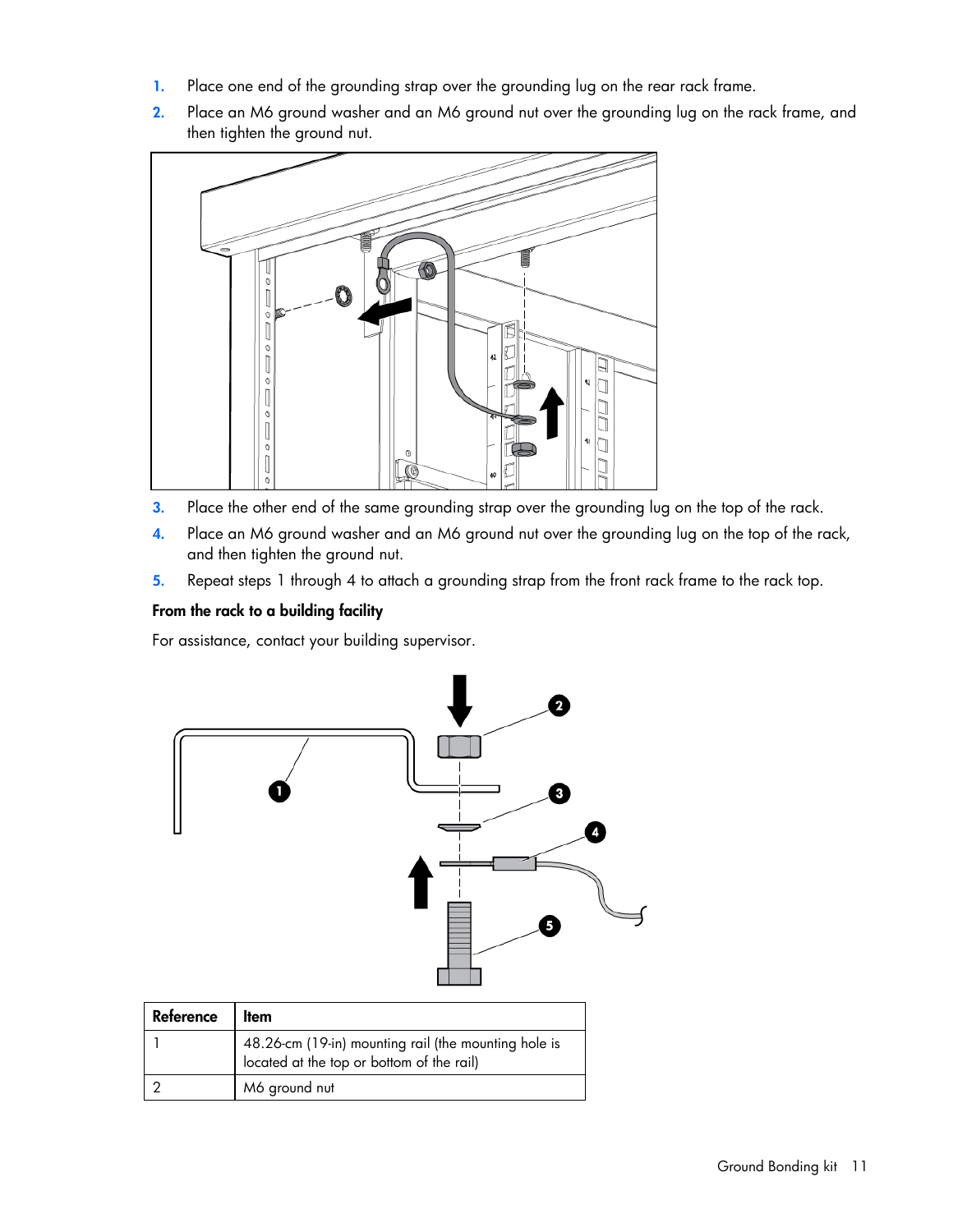| Reference | ltem                                         |
|-----------|----------------------------------------------|
|           | M6 ground washer                             |
|           | Facility ground (not included with this kit) |
|           | $MB \times 20$ bolt                          |

#### From the rack frame to the top side panel, if installed:

- 1. Place one end of the grounding strap over the grounding lug on the rack frame.
- 2. Place an M6 ground washer and an M6 ground nut over the grounding lug on the rack frame, and then tighten the ground nut.



- 3. Place the other end of the same grounding strap over the grounding lug on the top side panel.
- 4. Place an M6 ground washer and an M6 ground nut over the grounding lug on the top side panel, and then tighten the ground nut.
- 5. Repeat steps 1 through 4 for the other top side panel.

#### From the rack frame to the bottom side panel, if installed:

1. Place one end of the grounding strap over the grounding lug on the rack frame.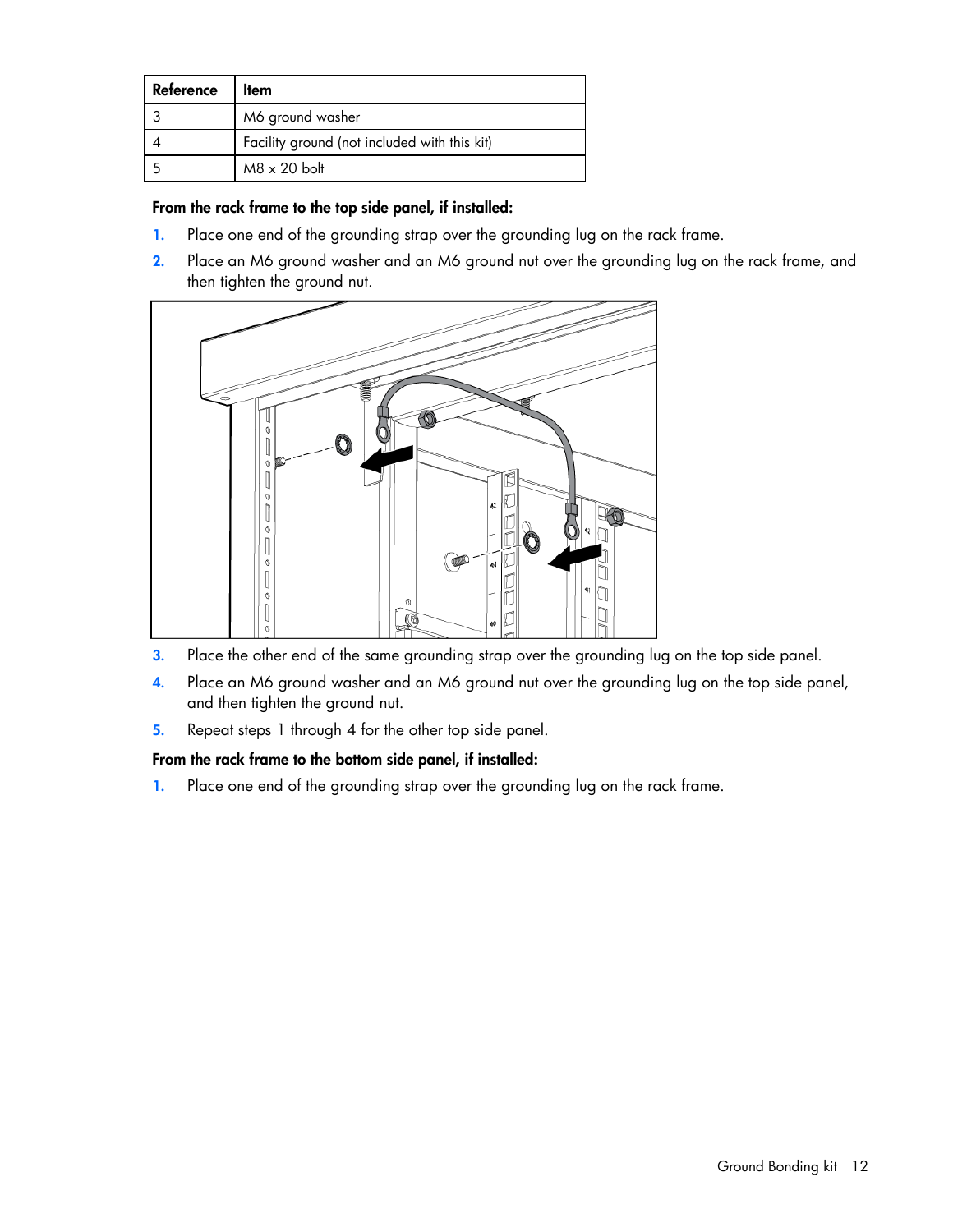2. Place an M6 ground washer and an M6 ground nut over the grounding lug on the rack frame, and then tighten the ground nut.



- 3. Place the other end of the same grounding strap over the grounding lug on the bottom side panel.
- 4. Place an M6 ground washer and an M6 ground nut over the grounding lug on the bottom side panel, and then tighten then ground nut.
- 5. Repeat steps 1 through 4 for the other bottom side panel.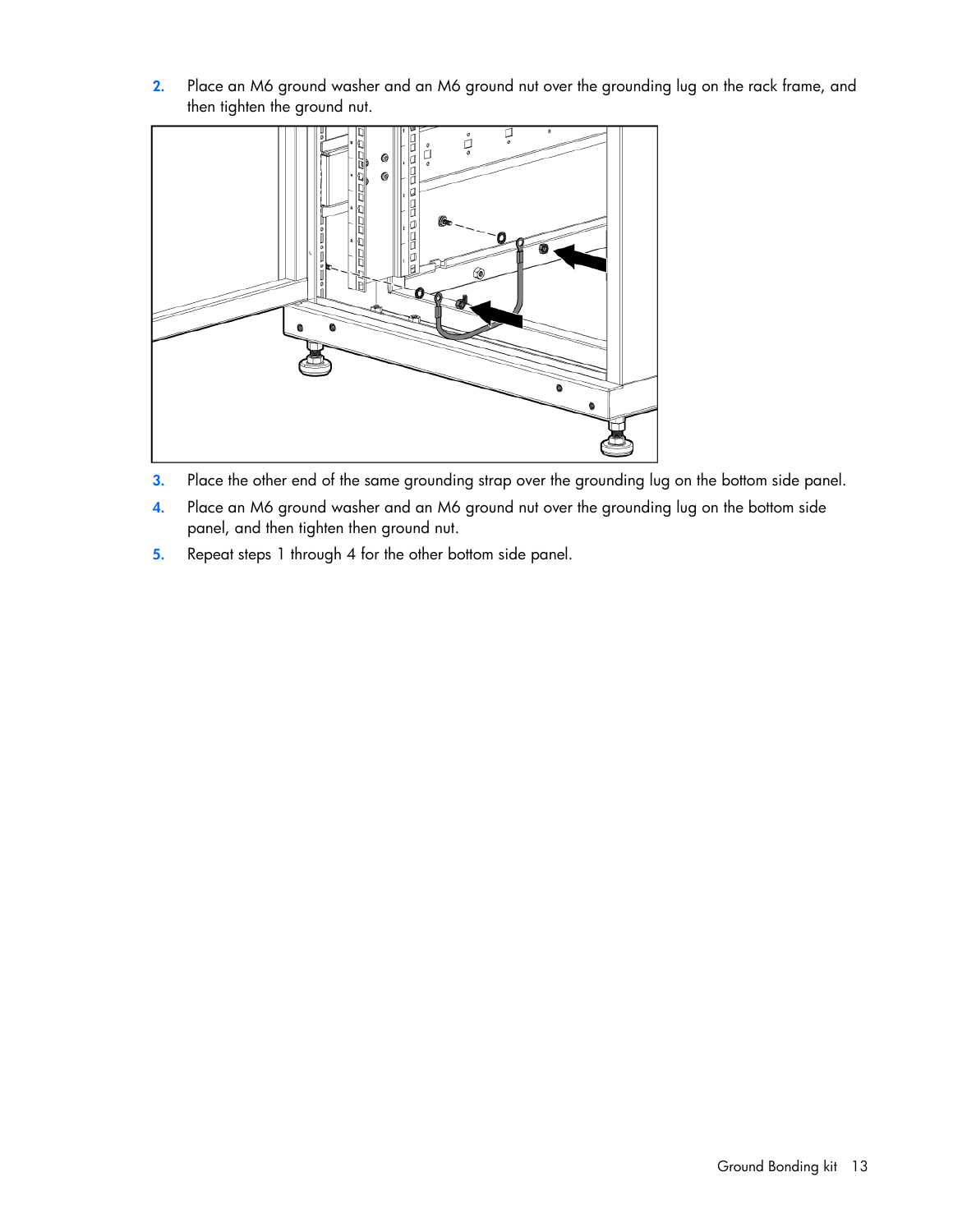# <span id="page-13-0"></span>HP V142 Rack Stabilizer kit

## About this device

The HP V142 Rack Stabilizer kit provides stability and support and prevents possible tipping when you install, remove, or access equipment within the rack.

#### Kit contents

| ltem                                        | Quantity |
|---------------------------------------------|----------|
| 600-mm (23.62-in) Front stabilizer assembly |          |
| $M8 \times 20$ -mm bolt                     | 5        |
| M8 flat washer                              | 5        |
| M8 lock washer                              | 5        |

This kit might contain extra hardware for your convenience.

### Required tools

The following tools are required for installation:

- Ratchet with sockets
- Adjustable wrench

### Installing the stabilizer

1. Align the front foot with the front base.

NOTE: You might have to adjust the leveling feet to get proper alignment.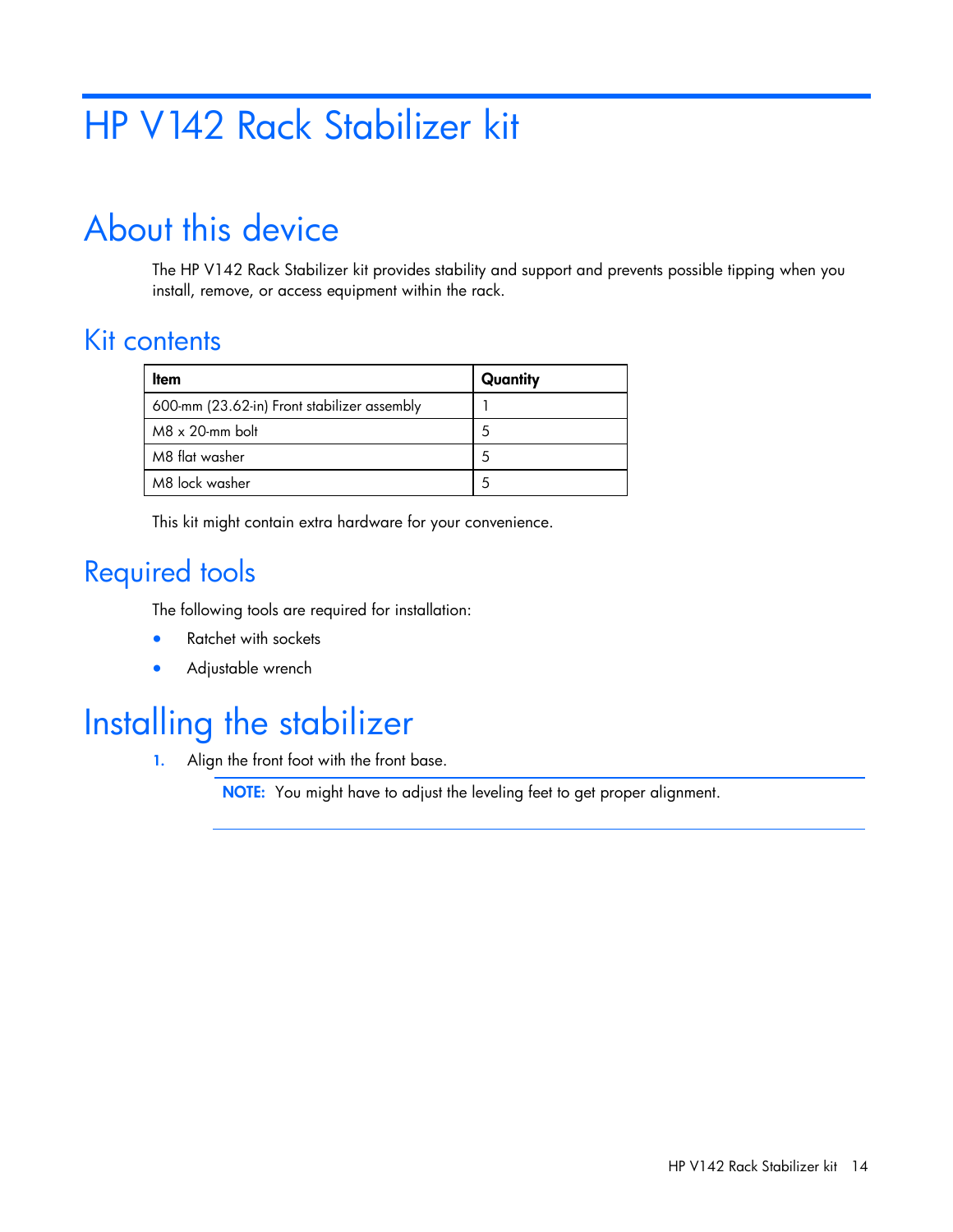2. Insert and partially tighten four bolts with washers, securing the front foot to the front caster plate.



3. Tighten the bolts.

Installation is complete.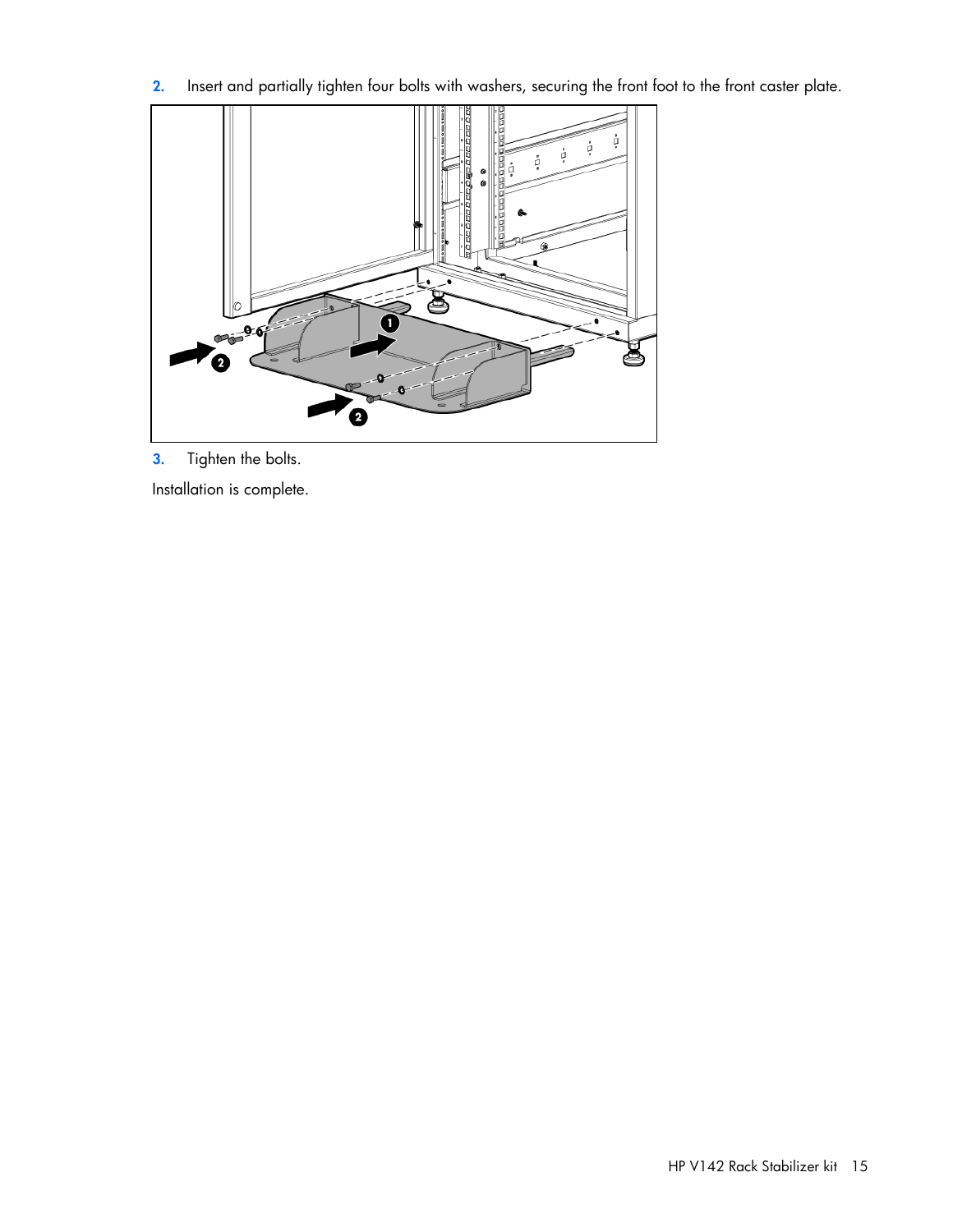# <span id="page-15-0"></span>Side Panel kit

## About this device

The HP V142 Rack Side Panel kit enables you to attach side panels to HP V142 Racks.

### Kit contents

| Item              | Quantity |
|-------------------|----------|
| Top side panel    | ╭        |
| Bottom side panel | ┍        |
| Key               | ┍        |

This kit might contain extra hardware for your convenience.

### Required tools

No tools are required for this procedure.

# Installing the side panels

1. Press the side panel latches and slide the bottom side panel into the rack.

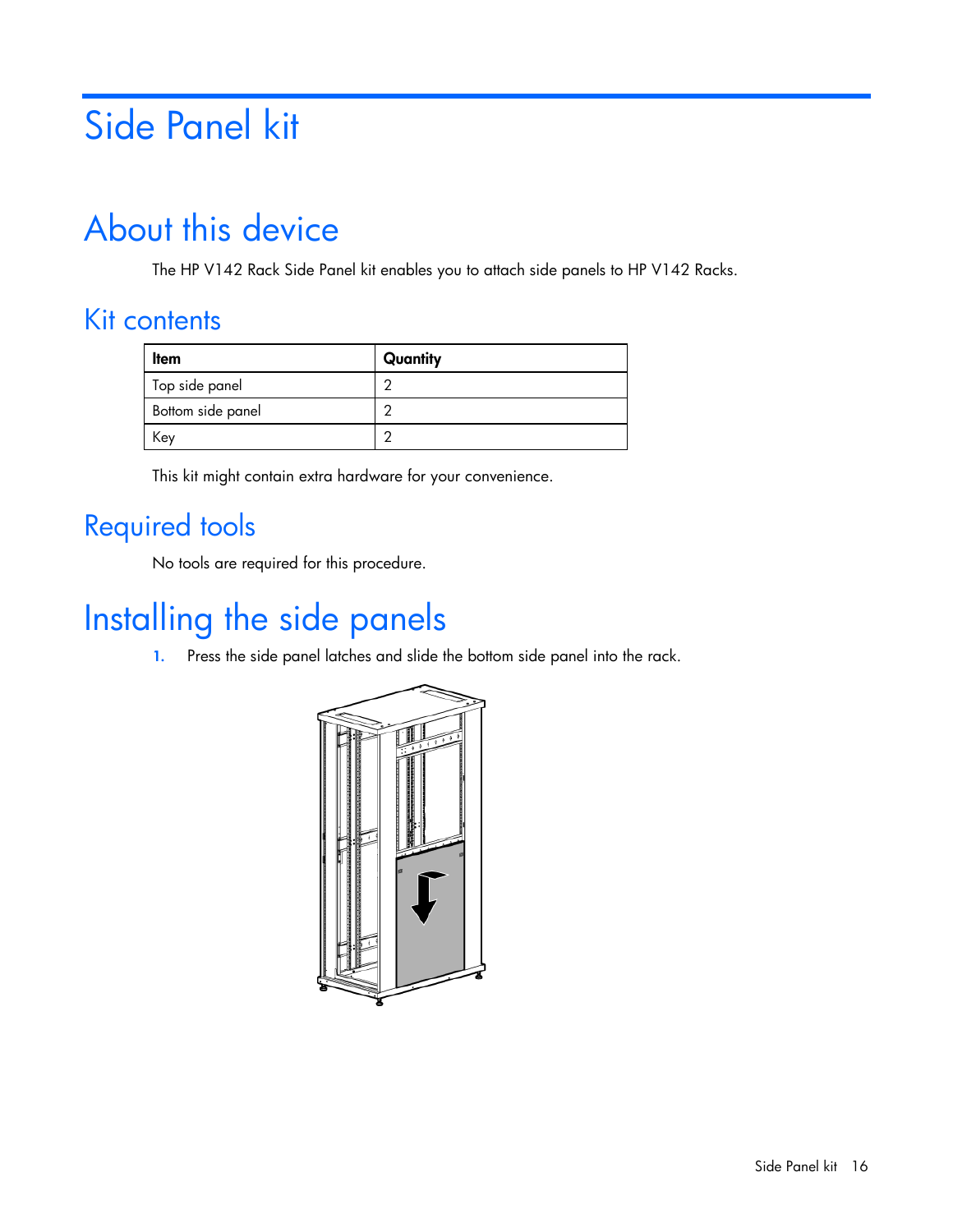2. Install the top side panel by locking the side panel lock, securing it to the rack.



3. Repeat steps 1 and 2 for the other side of the rack. Installation is complete.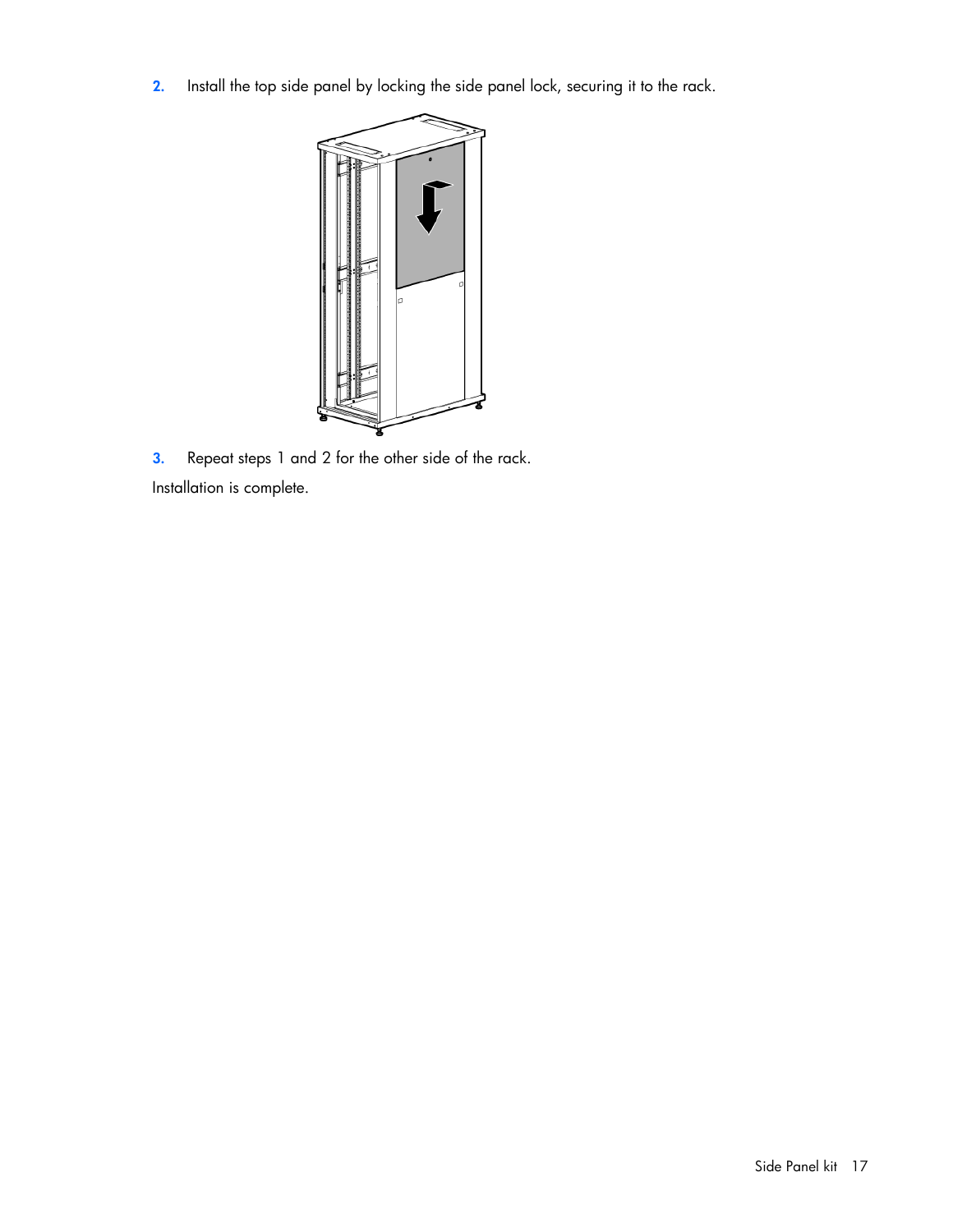# <span id="page-17-0"></span>Electrostatic discharge

## Preventing electrostatic discharge

To prevent damaging the system, be aware of the precautions you need to follow when setting up the system or handling parts. A discharge of static electricity from a finger or other conductor may damage system boards or other static-sensitive devices. This type of damage may reduce the life expectancy of the device.

To prevent electrostatic damage:

- Avoid hand contact by transporting and storing products in static-safe containers.
- Keep electrostatic-sensitive parts in their containers until they arrive at static-free workstations.
- Place parts on a grounded surface before removing them from their containers.
- Avoid touching pins, leads, or circuitry.
- Always be properly grounded when touching a static-sensitive component or assembly.

# Grounding methods to prevent electrostatic discharge

Several methods are used for grounding. Use one or more of the following methods when handling or installing electrostatic-sensitive parts:

- Use a wrist strap connected by a ground cord to a grounded workstation or computer chassis. Wrist straps are flexible straps with a minimum of  $1$  megohm  $\pm 10$  percent resistance in the ground cords. To provide proper ground, wear the strap snug against the skin.
- Use heel straps, toe straps, or boot straps at standing workstations. Wear the straps on both feet when standing on conductive floors or dissipating floor mats.
- Use conductive field service tools.
- Use a portable field service kit with a folding static-dissipating work mat.

If you do not have any of the suggested equipment for proper grounding, have an authorized reseller install the part.

For more information on static electricity or assistance with product installation, contact an authorized reseller.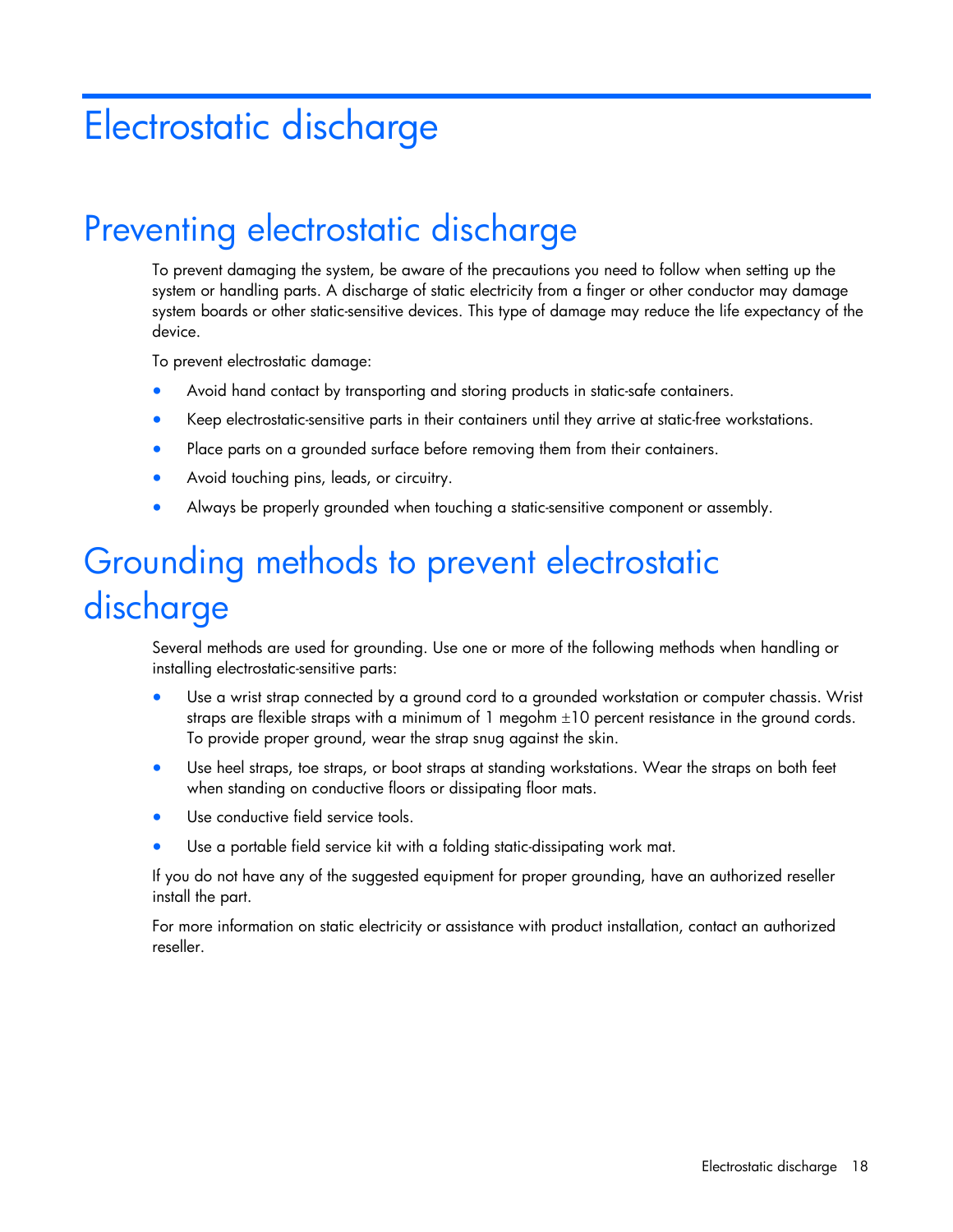# <span id="page-18-0"></span>Technical support

# Before you contact HP

Be sure to have the following information available before you call HP:

- Technical support registration number (if applicable)
- Product serial number
- Product model name and number
- Product identification number
- Applicable error messages
- Add-on boards or hardware
- Third-party hardware or software
- Operating system type and revision level

### HP contact information

For the name of the nearest HP authorized reseller:

See the Contact HP worldwide (in English) webpage [\(http://welcome.hp.com/country/us/en/wwcontact.html\)](http://welcome.hp.com/country/us/en/wwcontact.html).

For HP technical support:

- In the United States, for contact options see the Contact HP United States webpage [\(http://welcome.hp.com/country/us/en/contact\\_us.html\)](http://welcome.hp.com/country/us/en/contact_us.html). To contact HP by phone:
	- o Call 1-800-HP-INVENT (1-800-474-6836). This service is available 24 hours a day, 7 days a week. For continuous quality improvement, calls may be recorded or monitored.
	- o If you have purchased a Care Pack (service upgrade), call 1-800-633-3600. For more information about Care Packs, refer to the HP website [\(http://www.hp.com/hps\)](http://www.hp.com/hps).
- In other locations, see the Contact HP worldwide (in English) webpage [\(http://welcome.hp.com/country/us/en/wwcontact.html\)](http://welcome.hp.com/country/us/en/wwcontact.html).